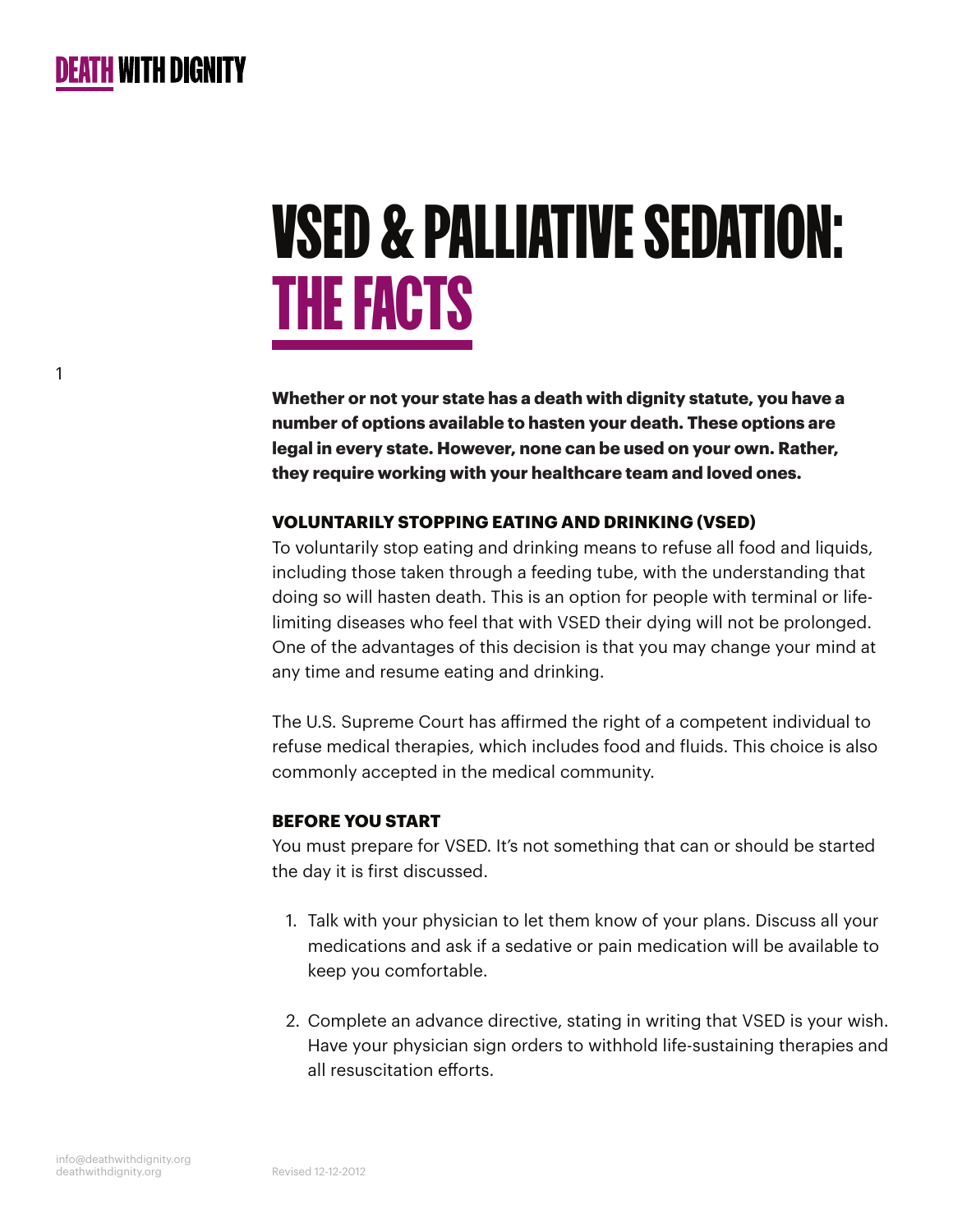- 3. Talk with friends and family members who might care for you during this process early about your wishes and why you may want to take this course. Their support is crucial. Be prepared that some members of your friend or family circle may not be supportive of this decision.
- 4. Finalize your business and financial affairs, make funeral and memorial plans, and gather your family members to share memories and say your goodbyes.
- 5. If you reside in a care facility, discuss your wishes with the staff and nursing director. You will need the staff to provide support and assistance.
- 6. If you are already receiving hospice care, your team can help you prepare. If you are not on hospice, ask your physician for a referral to a local hospice provider. Usually, hospice will provide supportive care once you start the process.
- 7. If your illness is not one that is likely to cause death within six months, arrange for a psychological evaluation for depression and decision-making capacity by a mental health provider. This will reassure family, physicians, and others that your mental status is sound, and this decision well considered.

## **PROCESS**

You can live for a long time without eating, but dehydration (lack of fluids) speeds up the dying process. Dying from dehydration is generally not uncomfortable once the initial feelings of thirst subside. If you stop eating and drinking, death can occur as early as a few days, though for most people, approximately ten days is the average. In rare instances, the process can take as long as several weeks. It depends on your age, illness, and nutritional status.

At first, you will feel the same as you did before starting VSED. Hunger pangs and thirst may occur the first day, but these sensations are usually tolerable; discomfort can be alleviated with mild sedatives or other techniques such as mouth swabs, lip balm, and cool water rinses.

People who begin this process often express a sense of peace that they can finally "stop fighting." Some people describe a sense of euphoria or pleasant lightheadedness. There is an analgesic effect caused by dehydration that may explain this response. With dehydration, people often need less pain medication, urinate less, have less vomiting, and breathe more easily due to decreased congestion.

After a few days, your energy levels will decrease, and you will become less mentally alert and sleepier.

Most people begin to go in and out of consciousness by the third day and later become unarousable.

Since dehydration will most likely be the cause of death, it is important not to drink anything once you start. Even sips of water may prolong the dying process.

We recommend that all medications be